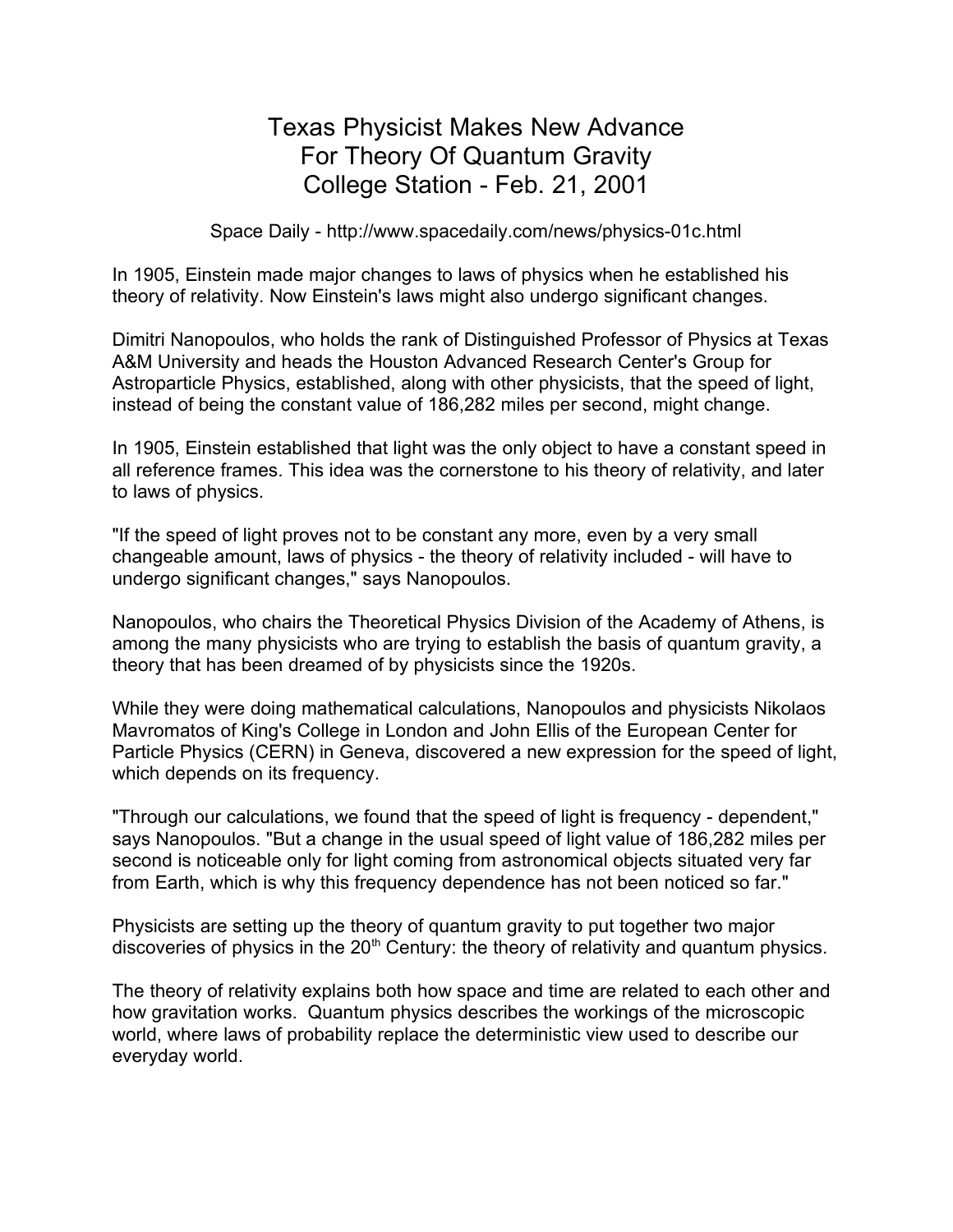Until now, physicists have been considering many scenarios for quantum gravity, but these scenarios have never been experimentally confirmed.

The hypotheses put forward by Nanopoulos and his collaborators has been under experimental scrutiny, and the results obtained during the last few months are encouraging.

"One way to experimentally test our hypothesis is to consider galaxies or other objects in the sky that are very far from us," says Nanopoulos. "Then we collect the photons (particles of light) simultaneously emitted by these sources, and we look at differences of arrival times in a detector on earth between photons of different frequencies. The photons of higher frequencies should come later."

The frequency - dependent expression of the speed of light depends on the gravitational constant, a quantity that is known since Newton established his law of gravitation.

By using the differences in photon arrival times of six astronomical sources, Nanopoulos and his collaborators estimated an upper bound of the value of the gravitational constant from the data, and compared their results with the expected value.

"We were amazed to see that if we use all these astronomical data, we find very reasonable values for the gravitational constant," says Nanopoulos. "That was our first surprise: the fact that, put together, a bunch of data that had nothing to do with the gravitational constant, gave us values so close to what we would expect to find."

A second experimental encouraging result about the frequency - dependence of the speed of light was provided by the HEGRA (High Energy Gamma Ray Astronomy) experiment, which is detecting photons from outer space, and is situated in La Palma, Canary Islands.

The frequency - dependent expression of the speed of light was used to solve a problem faced by three physicists: Tadashi Kifune, from the University of Tokyo in Japan, Ray Protheroe, from the University of Adelaide in Australia, and Hinrich Meyer, from the University of Wuppertal in Germany.

The problem occurred when HEGRA physicists detected very energetic photons emitted by the galaxy Markarian 501.

"The most energetic of these photons were expected to interact with other very lowenergy photons from the infrared background radiation, which is a radiation present since the early universe," says Nanopoulos. "When a very energetic photon interacts with a low-energy photon, they have just the right quantity of energy to create an